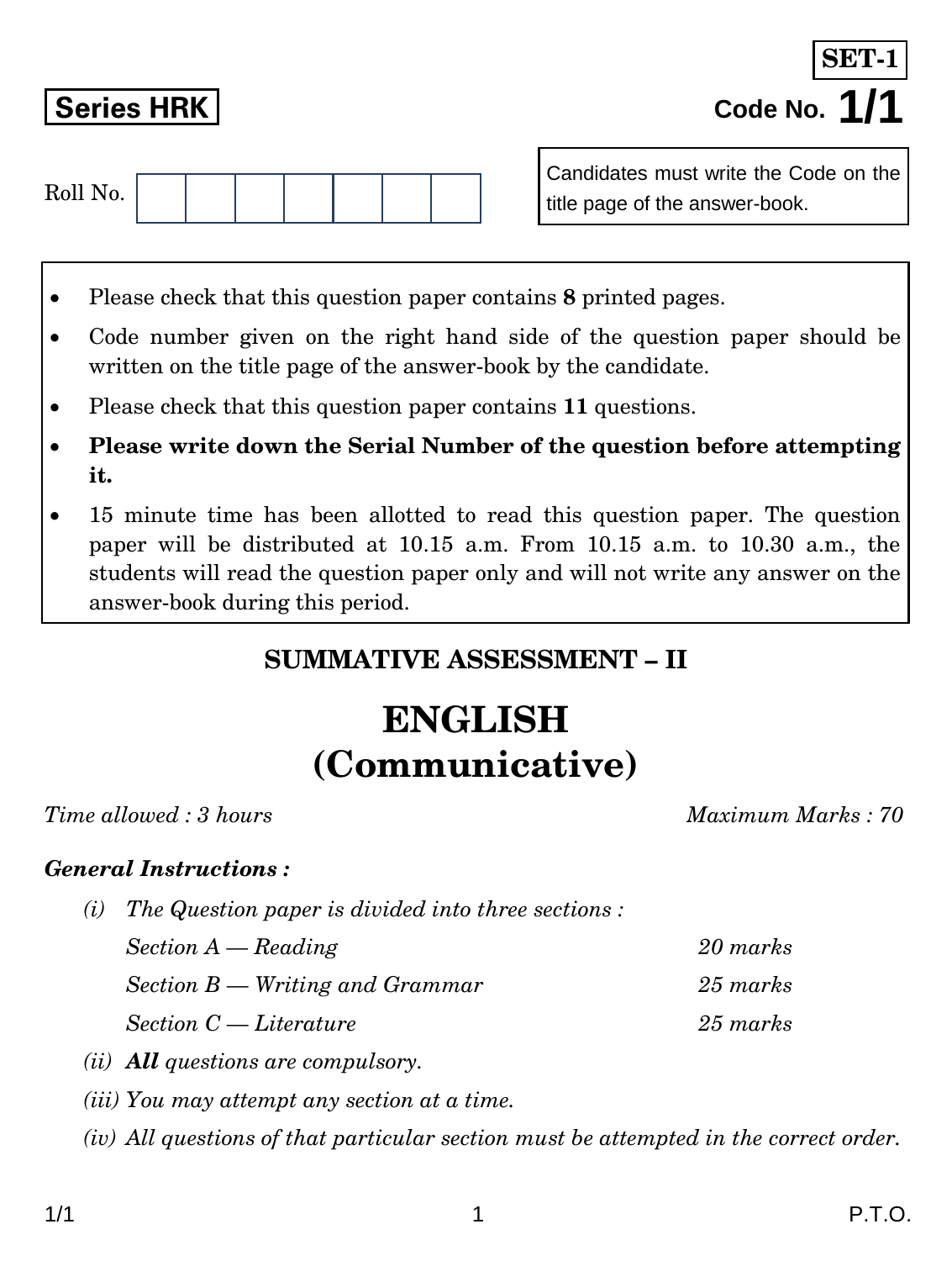**1.** Read the passage carefully : *8*

I was born in the small but beautiful mountain village of Nakuri near Uttarkashi in Garhwal, with the gurgling, playful Bhagirathi river flowing nearby. My parents were a hard-working and extremely self-contained couple. Even though our family was poor, barely managing the essentials, my father taught us how to live and maintain dignity and self-respect — the most treasured family value till today. At the same time my parents also practised the creed, ''Kindness is the essence of all religion.'' They were large-hearted, inviting village folk passing by to have tea at our home, and gave grain to the sadhus and pandits who came to the house. This characteristic has been ingrained in me so deeply that I am able to reach out to others and make a difference in their lives whether it is in my home, in society or at the workplace.

I was the third child in the family — girl, boy, girl, girl and boy in that order  $-$  and quite a rebel. I developed a tendency to ask questions and was not satisfied with the customary way of life for a girl-child. When I found my elder brother, Bachchan, encouraging our youngest brother, Raju, to take up mountaineering I thought, why not me ? I found that my brothers were always getting preferential treatment and all opportunities and options were open to them. This made me even more determined to not only do what the boys were doing, but to do it better.

The general thinking of mountain people was that mountaineering as a sport was not for them. They considered themselves to be born mountaineers as they had to go up and down mountain slopes for their daily livelihood and even for routine work. On the other hand, as a student, I would look curiously at foreign backpackers passing by my village and wonder where they were going. I would even invite them to my house and talk to them to learn more about their travels. The full significance of this came to me later when I started working. The foreigners took the trouble to come all the way to the Himalayas in order to educate themselves on social, cultural and scientific aspects of mountaineering, as well as to seek peace in nature's gigantic scheme of things.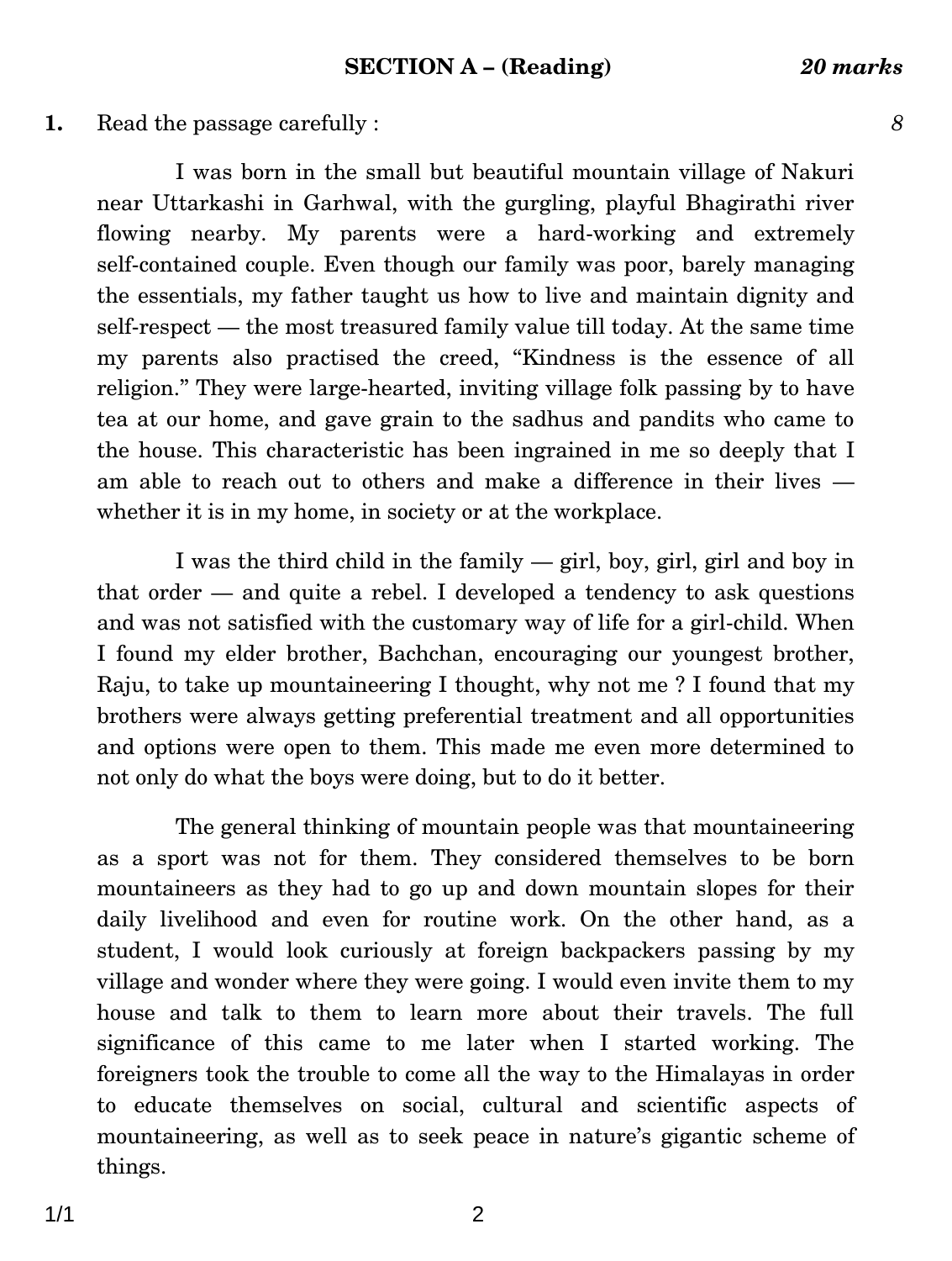- 1.1 Answer the following questions : *18=8*
	- (a) What does the author tell us about the financial condition of her parents ?
	- (b) What is the most treasured value of the author's family ?
	- (c) Give an example to show that the author's parents were very hospitable.
	- (d) What kind of girl was the author ?
	- (e) How do you know that the author's parents discriminated between sons and daughters ?
	- (f) Why do the mountain people consider themselves to be born mountaineers ?
	- (g) Why would the author invite foreign mountaineers to her house ?
	- (h) Why were foreigners drawn to the Himalayas ?
- **2.** Read the passage carefully : *12*
	- 1 One would imagine that at the very sight of the panther, deer, antelopes, and its other preys would just run for their lives. Nothing of the sort. They all stand their ground and make such a loud noise that the panther is left with no other choice except to leave quietly. I have seen a tiny *chital* baby standing in the middle of an opening in the forest, stamping its feet on the ground and shooing away a tiger. With the white of its erect tail showing, it kept up its shrill call until the tiger made itself scarce. No tiger in its senses would attempt to catch such an impertinent brat, just as you would not dream of catching an offending crow cawing away in your verandah.
	- 2 While the panther sticks to cover and hugs the edge of the forest, the game animals, on the other hand, like to assemble right out in open vast grazing grounds. Open spaces which the panther carefully avoids, are what the game animals deliberately seek.
	- 3 It is difficult to describe the pandemonium kicked up by various animals when they spot or suspect a panther around. The *chital* strikes a shrill note, the *kakar* emits a deafening bark and the sambar rings a bell. The peacock on its perch, the jungle fowl on the ground, and the monkey on treetops, all join in the chorus of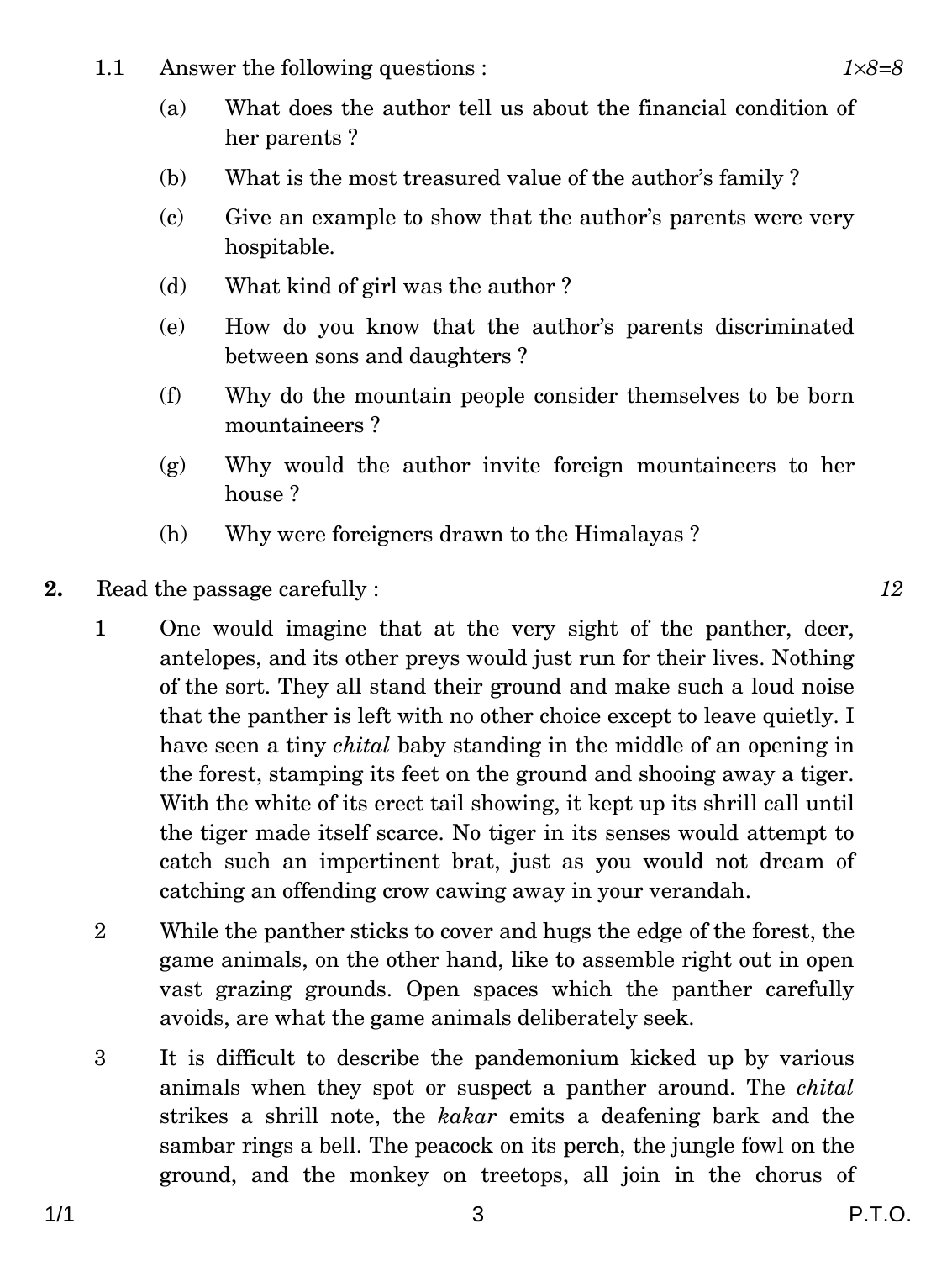condemnation of the panther. They curse the panther in their own inimitable language. The resulting confusion of sounds is so irritating to the sharp ears of the panther that it is left with no other option except to go away.

- 4 The panther has thus to deal with its ever alert and watchful associates who show no mercy and expect none. It is a fight between finesse and flight, between clever attack and skilful defence.
- 5 Contrary to the common belief, the panther never springs upon its prey. It stalks as close to its victim as it can manage, and then makes the final dash by rushing at it at a lightning speed.
- 2.1 Answer the following questions : *24=8*
	- (a) What strategy do animals like deer, antelopes, etc adopt to drive away the panther ?
	- (b) How do the panther and the game animals (deer, antelopes, etc) react to open spaces ?
	- (c) What effect does the loud noise made by birds and animals have on the panther ?
	- (d) How does the panther kill its prey ?
- 2.2 Find the meanings of the words given below with the help of the options that follow : *14=4*
	- (a) shrill (Para 1)
		- (i) rude
		- (ii) high
		- (iii) offensive
		- (iv) terrible
	- (b) deliberately (Para 2)
		- (i) immediately
		- (ii) cleverly
		- (iii) intentionally
		- (iv) naughtily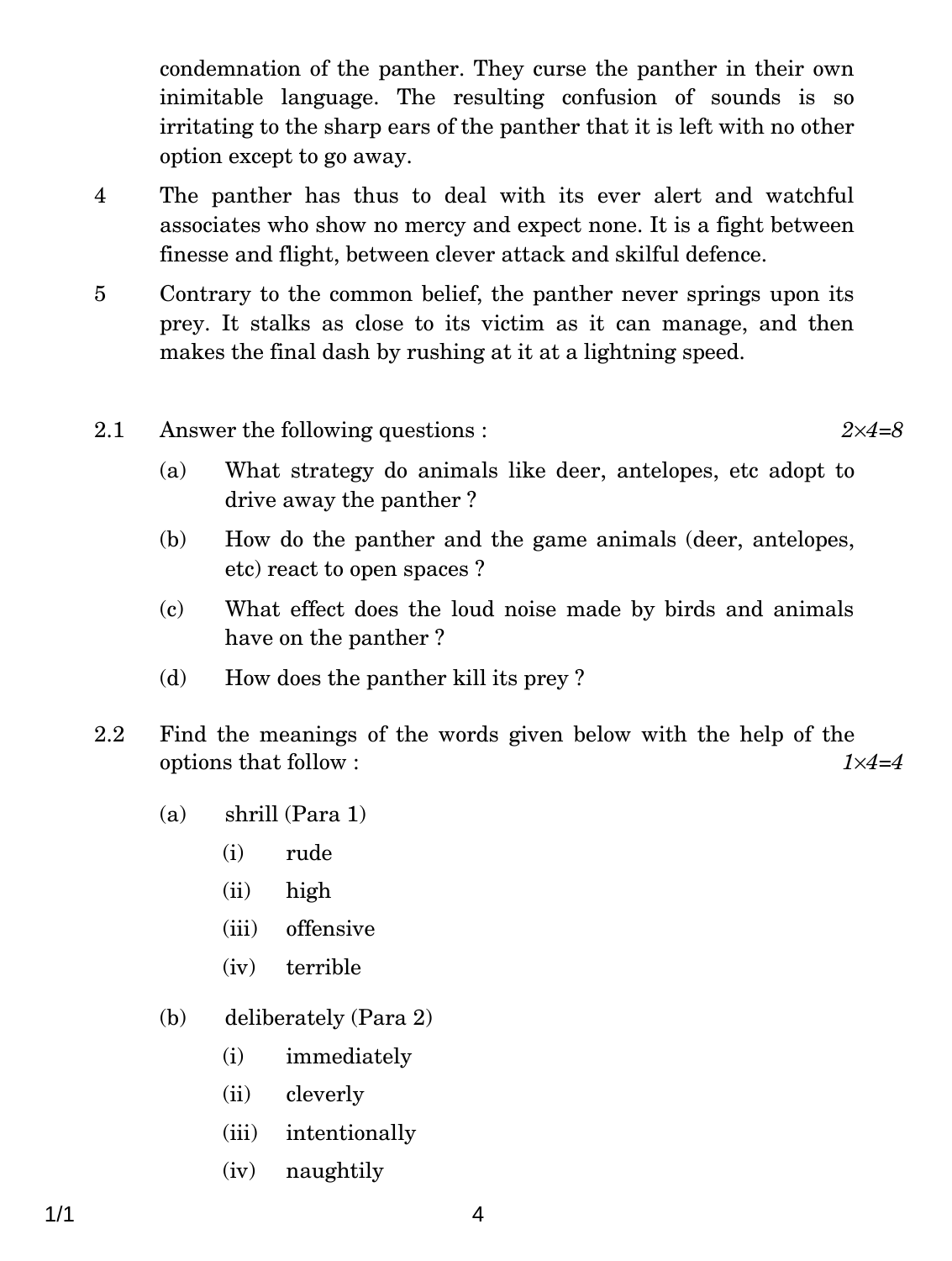- (c) condemnation (Para 3)
	- (i) disapproval
	- (ii) dismissal
	- (iii) revenge
	- (iv) annoyance
- (d) associates (Para 4)
	- (i) rivals
	- (ii) neighbours
	- (iii) superiors
	- (iv) partners

# **SECTION B – (Writing and Grammar)** *25 marks*

**3.** Many students from different parts of the country come to Delhi to study. Finding affordable accommodation is the main problem faced by them. Landlords charge exorbitant rents and in some cases refuse to rent rooms to them because of their different food habits and culture. The hostel facility provided by educational institutions is too inadequate to meet the demand. Write a letter in 100 – 120 words to the editor of a local daily drawing attention of the authorities and requesting them to take appropriate action. You are Raman / Raveena, 12, Station Road, Delhi. *5*

# **OR**

Accidents happen when people violate traffic rules. Careless drivers cause suffering to themselves and to others. Write an article in 100 – 120 words on ''Safe Driving''.

**4.** Write a story in 150 – 200 words based on the input given below : *10*

Travelling in metro  $-$  tunnel  $-$  lights went out  $-$  general panic  $$ pushing and shoving — screams — phone flashlights switched on — an old man ........

## **OR**

Mrs. Madhu alone in house — had lunch — watching favourite serial doorbell rang — opened door — a sadhu ........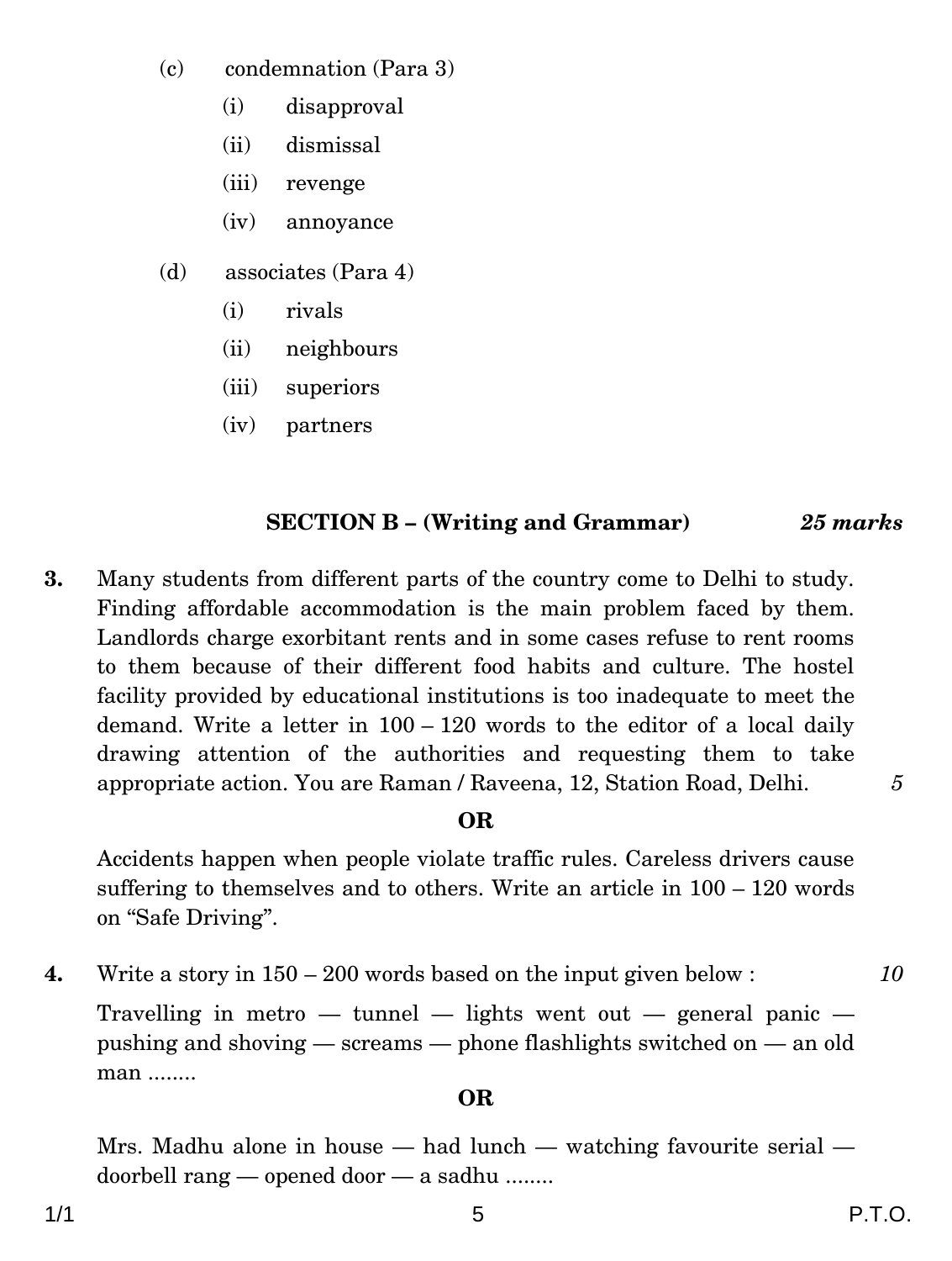- **5.** Complete the following paragraph by filling in the blanks with the help of the given options :  $1 \times 3=3$ During (a) \_\_\_\_\_\_\_\_\_ hottest part of the year, many of our city streets seem to be on fire (b) \_\_\_\_\_\_\_\_\_\_ masses of Gulmohar flowers. This (c) \_\_\_\_\_\_\_\_\_\_ one of the most beautiful trees. (a) (i) a (ii) the (iii) an (iv) some (b) (i) from (ii) by (iii) with (iv) over
	- (c) (i) is (ii) was (iii) are (iv) be

**6**. The following paragraph has not been edited. There is one error in each line. Write the error and its correction as shown in the example. *1*×*4=4*

|                                                 |      |     | Error Correction                                                                                                     |
|-------------------------------------------------|------|-----|----------------------------------------------------------------------------------------------------------------------|
| Neil Armstrong was the commander for Apollo 11. | e.g. | for | of                                                                                                                   |
| He was the first to walk over                   | (a)  |     | <u> 1980 - Jan James James III, president populari pre</u>                                                           |
| the moon. What many people do not knew          | (b)  |     | <u> 1990 - Jan Jawa Barat, prima prima prima prima prima prima prima prima prima prima prima prima prima prima p</u> |
| is that unlike most of their fellow             | (c)  |     | <u> 1980 - Jan Barbara Barbara, prima popular popular popular popular popular popular popular popular popular po</u> |
| astronauts, he was the civilian                 | (d)  |     | <u> 1980 - Jan James James Barbara, president populari e president populari e president populari e pre</u>           |

and not part of the military.

**7.** Rearrange the following words / phrases to form meaningful sentences. *1*×*3=3* The first one has been done as an example.

> poverty / the village people / from / most / suffer / of Most of the village people suffer from poverty.

- (a) in rural areas / is / employment opportunities / there  $/$  of  $/$  lack  $/$
- (b) come to cities / in / people / so / of work / search /
- (c) appalling conditions / cities / they / in / live / in /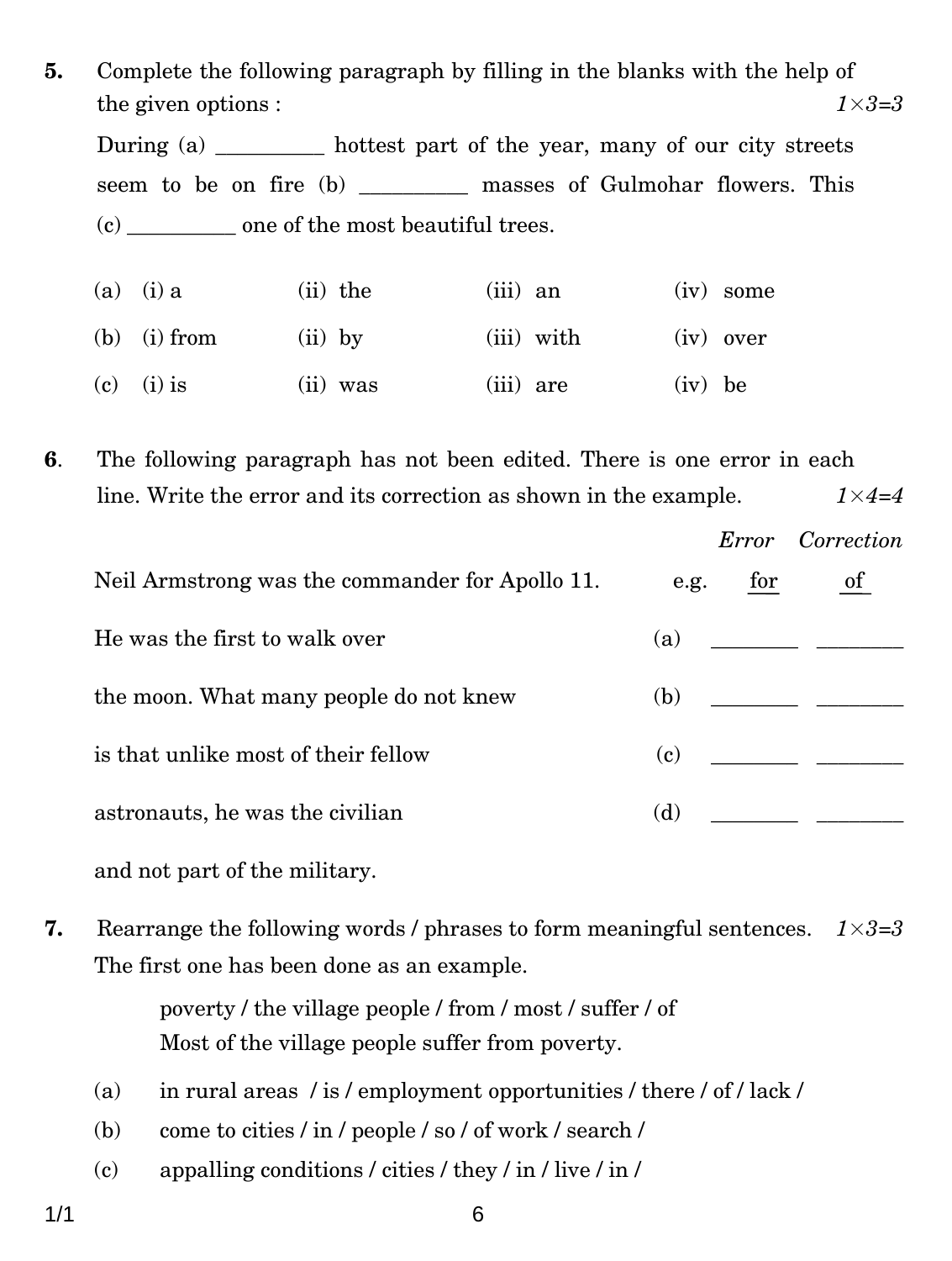#### **SECTION C – (Literature : Textbook and Long Reading Text)** *25 marks*

**8.** Read the extract given below and answer the questions that follow : *1*×*3=3*

It all started a month ago. Dad and I had spent the entire Saturday afternoon at the Computer Fair.

- (a) Who is the speaker ?
- (b) Why had the speaker and his father gone to the Computer Fair ?
- (c) What does the word, 'entire' mean ?

#### **OR**

Ah ! Well-a-day ! What evil looks

Had I from old and young !

Instead of the cross, the Albatross

About my neck was hung.

- (a) Why did the speaker have evil looks from the mariners ?
- (b) Why did they hang the albatross around the speaker's neck ?
- (c) What does the word 'evil' mean ?

**9.** Answer any *four* of the following questions in  $30 - 40$  words each :  $2 \times 4 = 8$ 

- (a) How did Patol Babu initially react to the role allotted to him ?
- (b) What kind of woman is Lavinia ?
- (c) What was the aim of the game Dragonquest ?
- (d) How does Decius Brutus interpret Calpurnia's dream ?
- (e) What do the expressions on Ozymandias' face reveal about him ?